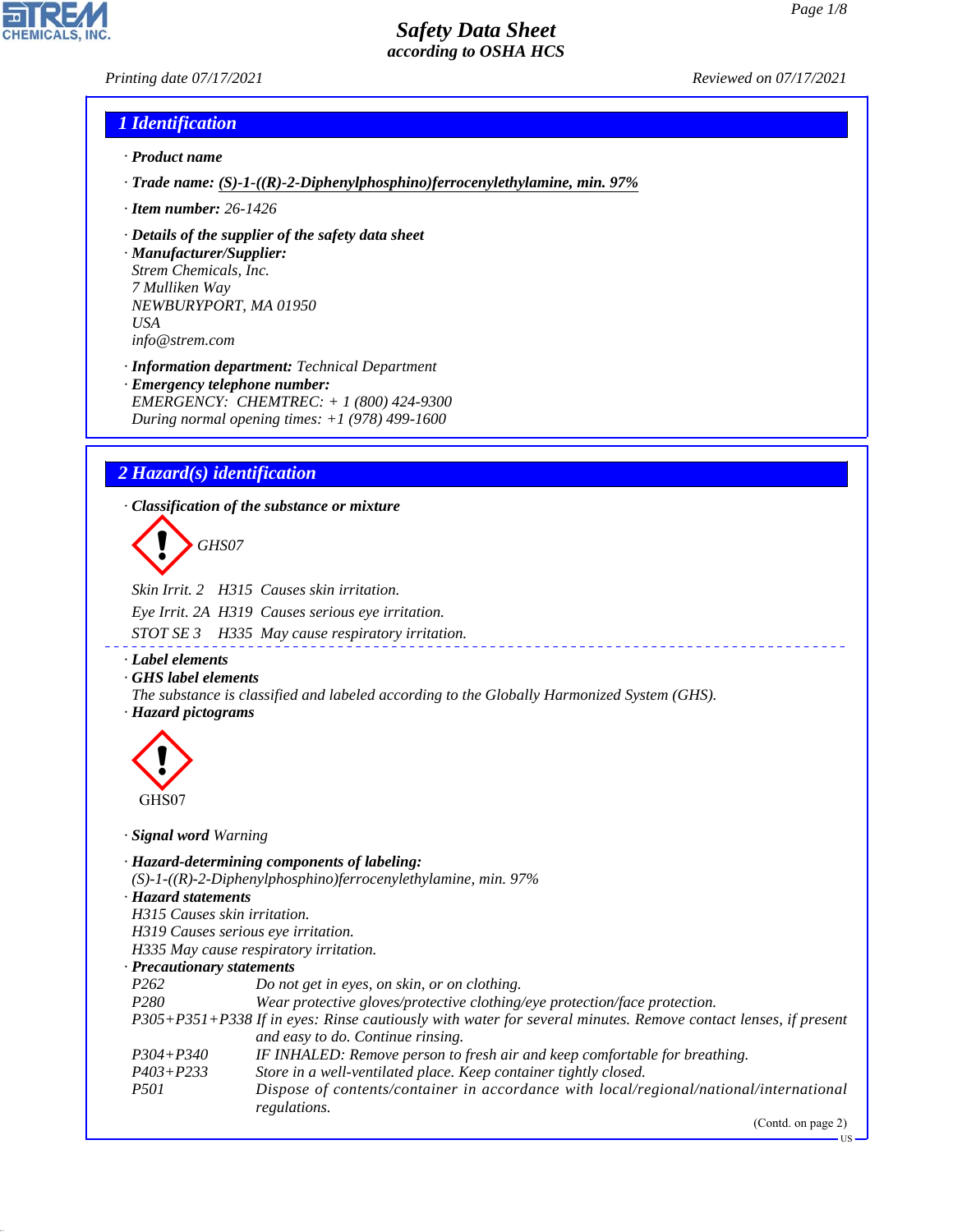*Printing date 07/17/2021 Reviewed on 07/17/2021*





- *· Other hazards*
- *· Results of PBT and vPvB assessment*
- *· PBT: Not applicable.*
- *· vPvB: Not applicable.*

## *3 Composition/information on ingredients*

- *· Chemical characterization: Substances*
- *· CAS No. Description*
- *(S)-1-((R)-2-Diphenylphosphino)ferrocenylethylamine, min.*

 *97%*

### *4 First-aid measures*

- *· Description of first aid measures*
- *· After inhalation: In case of unconsciousness place patient stably in side position for transportation.*
- *· After skin contact: Immediately wash with water and soap and rinse thoroughly.*
- *· After eye contact:*
- *Rinse opened eye for several minutes under running water. If symptoms persist, consult a doctor.*
- *· After swallowing: If symptoms persist consult doctor.*
- *· Information for doctor:*
- *· Most important symptoms and effects, both acute and delayed No further relevant information available.*
- *· Indication of any immediate medical attention and special treatment needed*
- *No further relevant information available.*

## *5 Fire-fighting measures*

- *· Extinguishing media*
- *· Suitable extinguishing agents: Use fire fighting measures that suit the environment.*
- *· Special hazards arising from the substance or mixture No further relevant information available.*
- *· Advice for firefighters*

44.1.1

*· Protective equipment: No special measures required.*

### *6 Accidental release measures*

- *· Personal precautions, protective equipment and emergency procedures Not required.*
- *· Environmental precautions: Do not allow to enter sewers/ surface or ground water.*

(Contd. on page 3)

US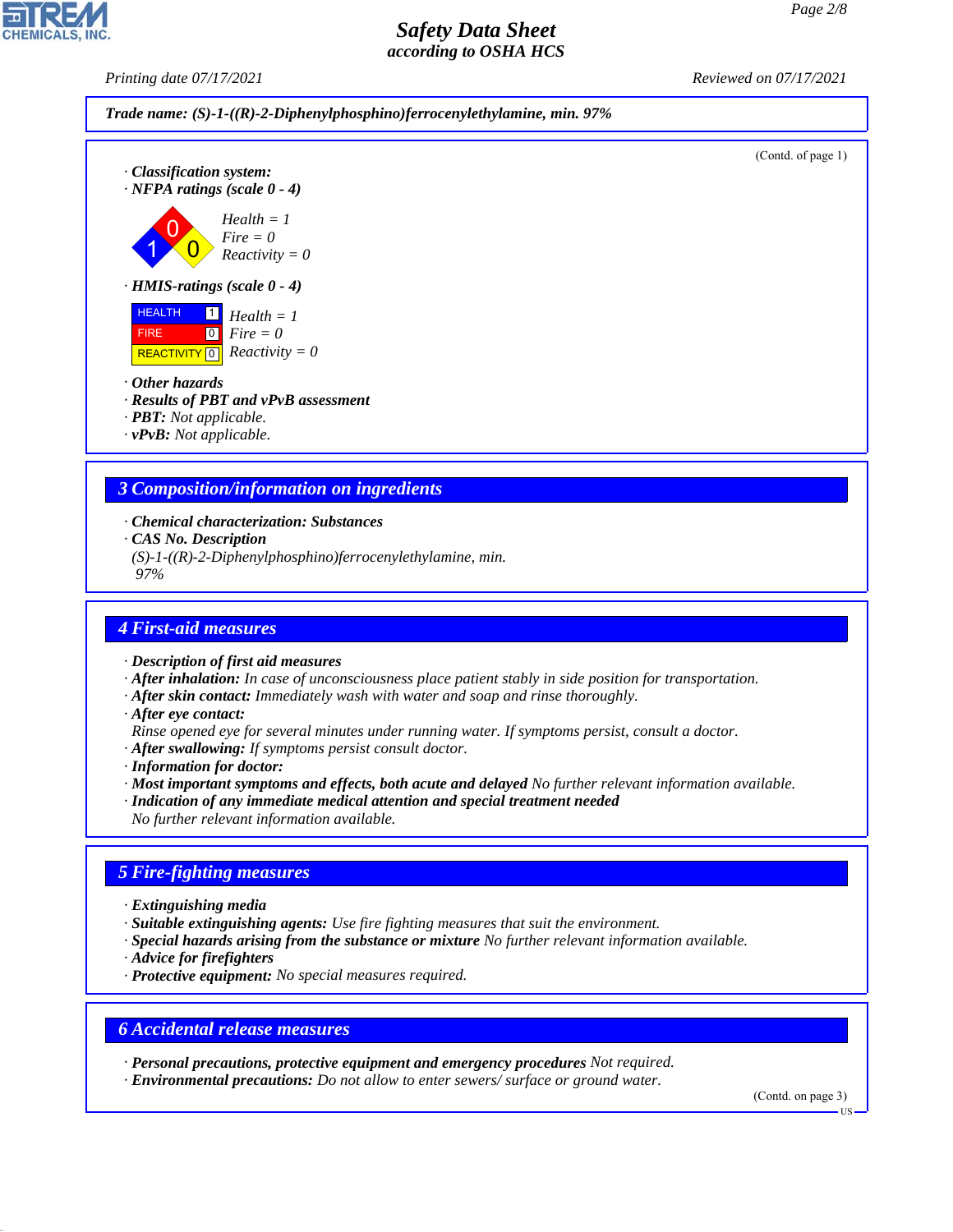*Printing date 07/17/2021 Reviewed on 07/17/2021*

#### *Trade name: (S)-1-((R)-2-Diphenylphosphino)ferrocenylethylamine, min. 97%*

(Contd. of page 2)

- *· Methods and material for containment and cleaning up: Dispose contaminated material as waste according to item 13. Ensure adequate ventilation. · Reference to other sections*
- *See Section 7 for information on safe handling. See Section 8 for information on personal protection equipment. See Section 13 for disposal information.*

## *· Protective Action Criteria for Chemicals*

*· PAC-1:*

*Substance is not listed.*

*· PAC-2:*

*Substance is not listed.*

*· PAC-3:*

*Substance is not listed.*

## *7 Handling and storage*

- *· Handling:*
- *· Precautions for safe handling No special precautions are necessary if used correctly.*
- *· Information about protection against explosions and fires: No special measures required.*
- *· Conditions for safe storage, including any incompatibilities*
- *· Storage:*
- *· Requirements to be met by storerooms and receptacles: No special requirements.*
- *· Information about storage in one common storage facility: Not required.*
- *· Further information about storage conditions: Keep receptacle tightly sealed.*
- *· Specific end use(s) No further relevant information available.*

### *8 Exposure controls/personal protection*

- *· Additional information about design of technical systems: No further data; see item 7.*
- *· Control parameters*
- *· Components with limit values that require monitoring at the workplace: Not required.*
- *· Additional information: The lists that were valid during the creation were used as basis.*
- *· Exposure controls*
- *· Personal protective equipment:*
- *· General protective and hygienic measures:*

*Keep away from foodstuffs, beverages and feed.*

*Immediately remove all soiled and contaminated clothing.*

- *Wash hands before breaks and at the end of work.*
- *Avoid contact with the eyes and skin.*
- *· Breathing equipment: A NIOSH approved respirator in accordance with 29 CFR 1910.134.*
- *· Protection of hands:*



44.1.1

\_S*Protective gloves*

*The glove material has to be impermeable and resistant to the product/ the substance/ the preparation. Due to missing tests no recommendation to the glove material can be given for the product/ the preparation/ the chemical mixture.*

(Contd. on page 4)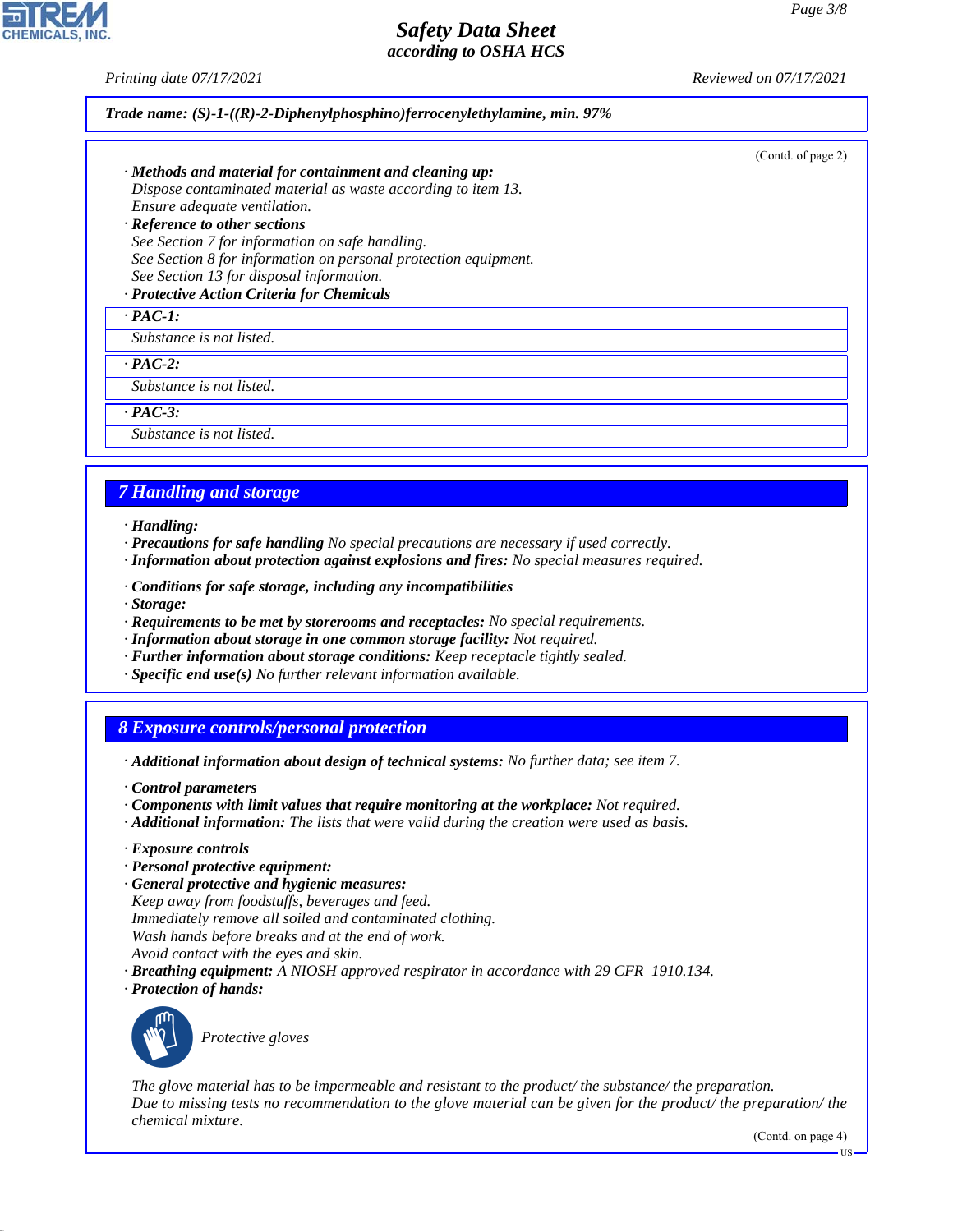### *Printing date 07/17/2021 Reviewed on 07/17/2021*

### *Trade name: (S)-1-((R)-2-Diphenylphosphino)ferrocenylethylamine, min. 97%*

(Contd. of page 3)

- *Selection of the glove material on consideration of the penetration times, rates of diffusion and the degradation · Material of gloves*
- *The selection of the suitable gloves does not only depend on the material, but also on further marks of quality and varies from manufacturer to manufacturer.*

*· Penetration time of glove material The exact break through time has to be found out by the manufacturer of the protective gloves and has to be observed.*

#### *· Eye protection:*



\_R*Tightly sealed goggles*

# *9 Physical and chemical properties*

| · Information on basic physical and chemical properties    |                                               |
|------------------------------------------------------------|-----------------------------------------------|
| <b>General Information</b>                                 |                                               |
| $\cdot$ Appearance:                                        |                                               |
| Form:                                                      | Solid<br>Yellow                               |
| Color:<br>$\cdot$ Odor:                                    | <i><u><b>Odorless</b></u></i>                 |
| · Odor threshold:                                          |                                               |
|                                                            | Not determined.                               |
| $\cdot$ pH-value:                                          | Not applicable.                               |
| Change in condition                                        |                                               |
| <b>Melting point/Melting range:</b>                        | Undetermined.                                 |
| <b>Boiling point/Boiling range:</b>                        | Undetermined.                                 |
| · Flash point:                                             | Not applicable.                               |
| · Flammability (solid, gaseous):                           | Not determined.                               |
| · Ignition temperature:                                    |                                               |
| <b>Decomposition temperature:</b>                          | Not determined.                               |
| · Auto igniting:                                           | Not determined.                               |
| · Danger of explosion:                                     | Product does not present an explosion hazard. |
| · Explosion limits:                                        |                                               |
| Lower:                                                     | Not determined.                               |
| <b>Upper:</b>                                              | Not determined.                               |
| · Vapor pressure:                                          | Not applicable.                               |
|                                                            |                                               |
| $\cdot$ Density:                                           | Not determined.                               |
| · Relative density                                         | Not determined.                               |
| · Vapor density                                            | Not applicable.                               |
| $\cdot$ Evaporation rate                                   | Not applicable.                               |
| · Solubility in / Miscibility with                         |                                               |
| Water:                                                     | Insoluble.                                    |
| · Partition coefficient (n-octanol/water): Not determined. |                                               |
| · Viscosity:                                               |                                               |
| Dynamic:                                                   | Not applicable.                               |
|                                                            | (Contd. on page 5)                            |
|                                                            | ·US                                           |

44.1.1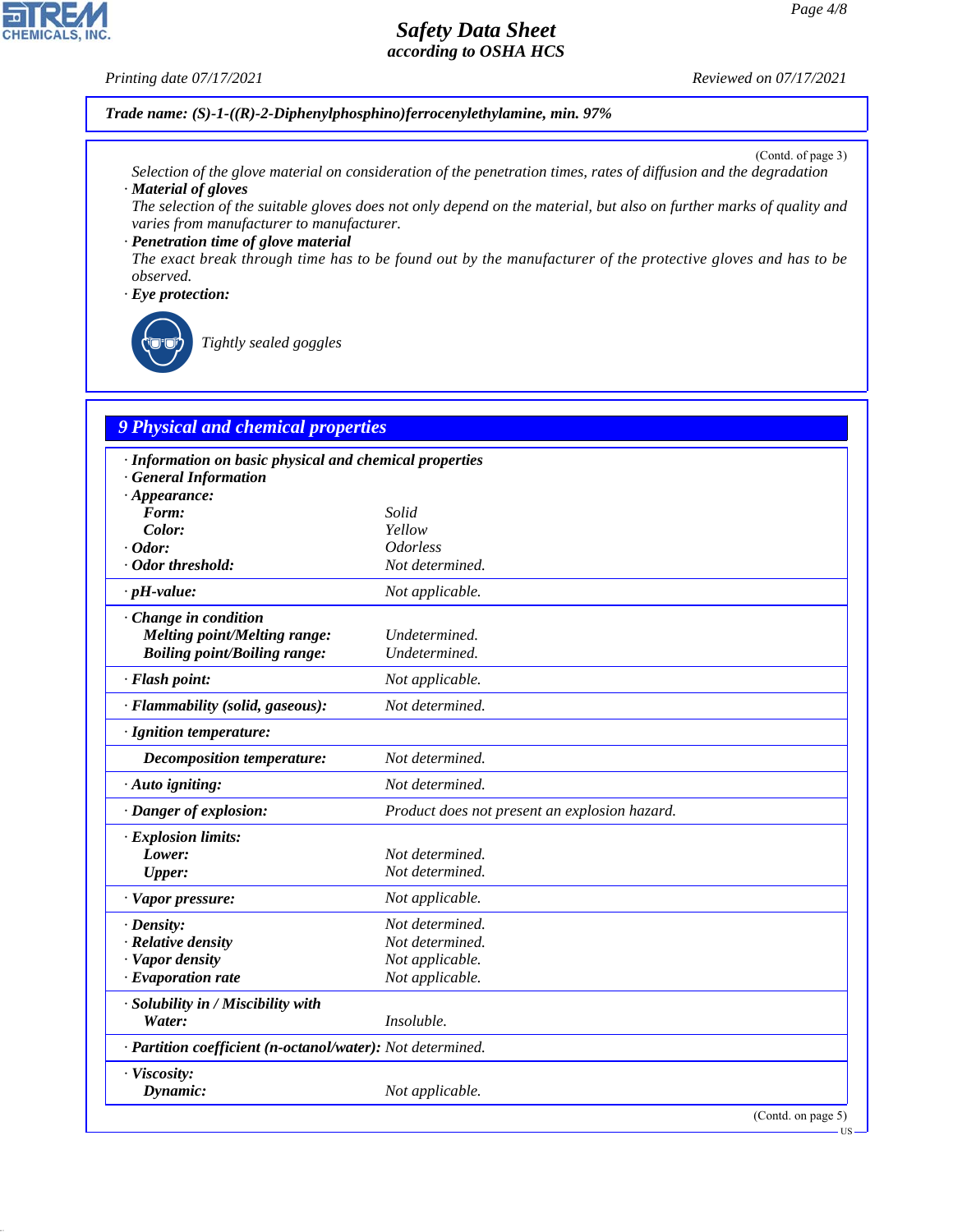*Printing date 07/17/2021 Reviewed on 07/17/2021*

*Trade name: (S)-1-((R)-2-Diphenylphosphino)ferrocenylethylamine, min. 97%*

|                                                                |                                                         | (Contd. of page 4) |
|----------------------------------------------------------------|---------------------------------------------------------|--------------------|
| Kinematic:                                                     | Not applicable.                                         |                    |
| · Solvent content:<br>Organic solvents:<br><b>VOC</b> content: | $0.0\%$<br>0.0 g/l / 0.00 lb/gl                         |                    |
| <i>Solids content:</i><br>$\cdot$ Other information            | $100.0\%$<br>No further relevant information available. |                    |

## *10 Stability and reactivity*

*· Reactivity No further relevant information available.*

*· Chemical stability*

*· Thermal decomposition / conditions to be avoided: No decomposition if used according to specifications.*

- *· Possibility of hazardous reactions No dangerous reactions known.*
- *· Conditions to avoid No further relevant information available.*
- *· Incompatible materials: No further relevant information available.*
- *· Hazardous decomposition products: No dangerous decomposition products known.*

## *11 Toxicological information*

- *· Information on toxicological effects*
- *· Acute toxicity:*
- *· Primary irritant effect:*
- *· on the skin: Irritant to skin and mucous membranes.*

*· on the eye: Irritating effect.*

- *· Sensitization: No sensitizing effects known.*
- *· Additional toxicological information:*

*· Carcinogenic categories*

*· IARC (International Agency for Research on Cancer)*

*Substance is not listed.*

*· NTP (National Toxicology Program)*

*Substance is not listed.*

*· OSHA-Ca (Occupational Safety & Health Administration)*

*Substance is not listed.*

# *12 Ecological information*

- *· Toxicity*
- *· Aquatic toxicity: No further relevant information available.*
- *· Persistence and degradability No further relevant information available.*
- *· Behavior in environmental systems:*
- *· Bioaccumulative potential No further relevant information available.*
- *· Mobility in soil No further relevant information available.*
- *· Additional ecological information:*
- *· General notes:*

44.1.1

*Water hazard class 1 (Self-assessment): slightly hazardous for water*

*Do not allow undiluted product or large quantities of it to reach ground water, water course or sewage system.*

(Contd. on page 6)

**HS** 

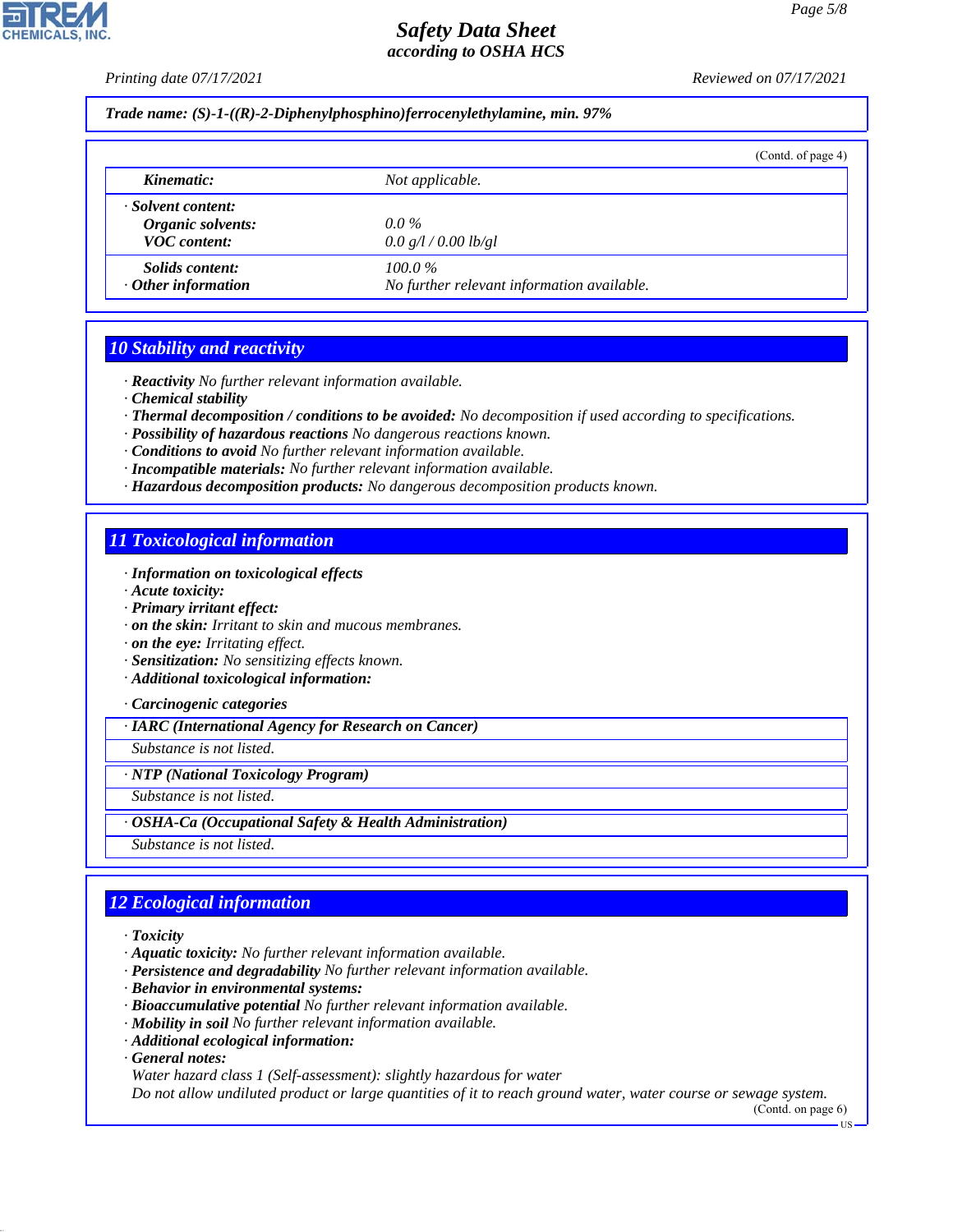**CHEMICALS, INC.** 

*Printing date 07/17/2021 Reviewed on 07/17/2021*

*Trade name: (S)-1-((R)-2-Diphenylphosphino)ferrocenylethylamine, min. 97%*

(Contd. of page 5)

### *· Results of PBT and vPvB assessment*

*· PBT: Not applicable.*

*· vPvB: Not applicable.*

*· Other adverse effects No further relevant information available.*

## *13 Disposal considerations*

*· Waste treatment methods*

*· Recommendation:*

*Must not be disposed of together with household garbage. Do not allow product to reach sewage system.*

*· Uncleaned packagings:*

*· Recommendation: Disposal must be made according to official regulations.*

| <b>14 Transport information</b>                                                     |                 |
|-------------------------------------------------------------------------------------|-----------------|
| $\cdot$ UN-Number<br>· DOT, ADN, IMDG, IATA                                         | not regulated   |
| $\cdot$ UN proper shipping name<br>· DOT, ADN, IMDG, IATA                           | not regulated   |
| $\cdot$ Transport hazard class(es)                                                  |                 |
| · DOT, ADN, IMDG, IATA<br>· Class                                                   | not regulated   |
| · Packing group<br>· DOT, IMDG, IATA                                                | not regulated   |
| · Environmental hazards:<br>$\cdot$ Marine pollutant:                               | $N_{O}$         |
| · Special precautions for user                                                      | Not applicable. |
| · Transport in bulk according to Annex II of<br><b>MARPOL73/78 and the IBC Code</b> | Not applicable. |
| · UN "Model Regulation":                                                            | not regulated   |

# *15 Regulatory information*

*· Safety, health and environmental regulations/legislation specific for the substance or mixture · Sara*

*· Section 355 (extremely hazardous substances):*

*Substance is not listed.*

*· Section 313 (Specific toxic chemical listings):*

*Substance is not listed.*

*· TSCA (Toxic Substances Control Act):*

*Substance is not listed.*

44.1.1

(Contd. on page 7)

US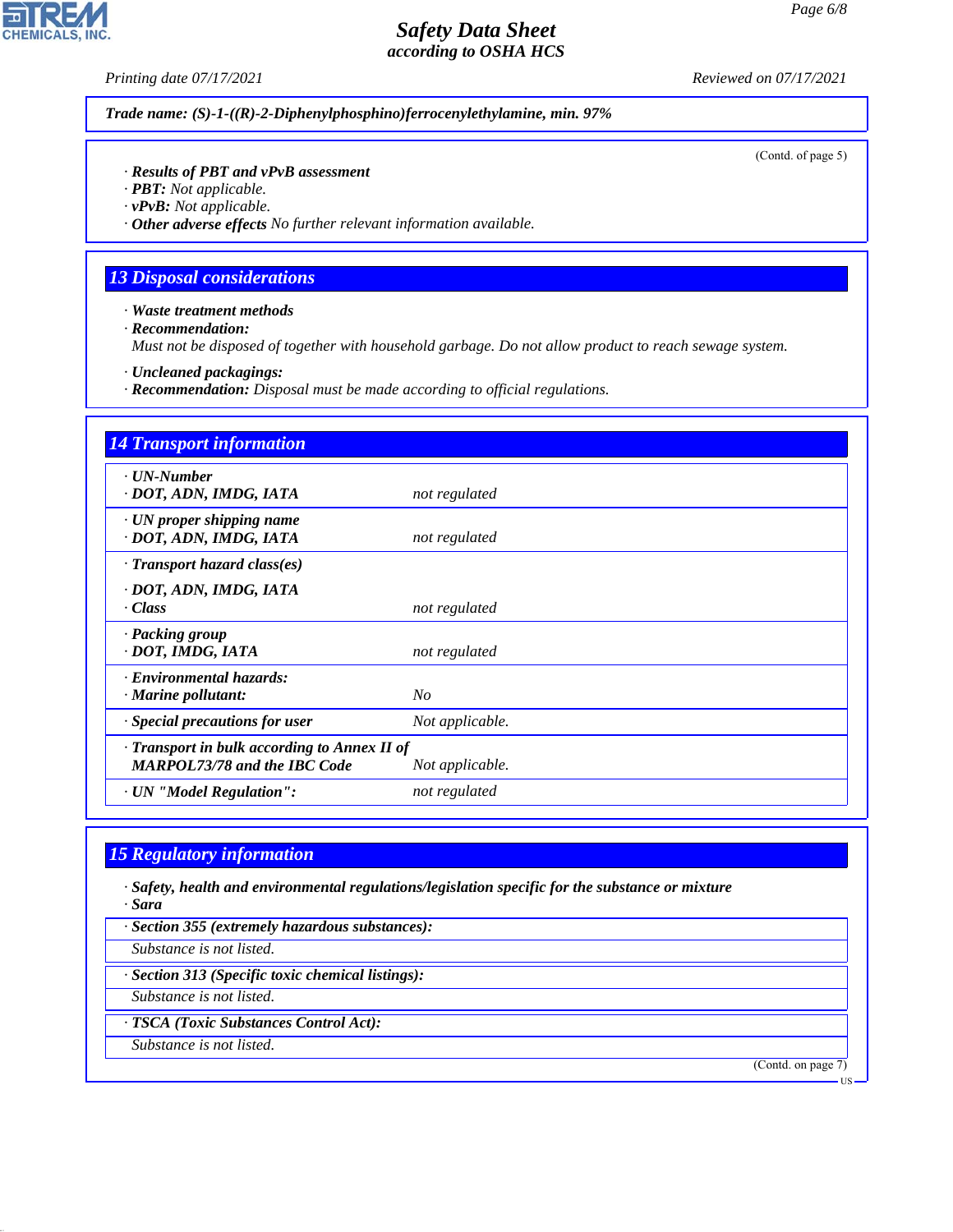*· Proposition 65*

*Printing date 07/17/2021 Reviewed on 07/17/2021*

*Trade name: (S)-1-((R)-2-Diphenylphosphino)ferrocenylethylamine, min. 97%*

(Contd. of page 6)

*· Chemicals known to cause cancer:*

*Substance is not listed.*

*· Chemicals known to cause reproductive toxicity for females:*

*Substance is not listed.*

*· Chemicals known to cause reproductive toxicity for males:*

*Substance is not listed.*

*· Chemicals known to cause developmental toxicity:*

*Substance is not listed.*

*· Carcinogenic categories*

*· EPA (Environmental Protection Agency)*

*Substance is not listed.*

*· TLV (Threshold Limit Value established by ACGIH)*

*Substance is not listed.*

*· NIOSH-Ca (National Institute for Occupational Safety and Health)*

*Substance is not listed.*

*· GHS label elements*

*The substance is classified and labeled according to the Globally Harmonized System (GHS). · Hazard pictograms*



*· Signal word Warning*

|                              | · Hazard-determining components of labeling:                                                                  |
|------------------------------|---------------------------------------------------------------------------------------------------------------|
|                              | $(S)-1-(R)-2-Diphenylphosphino)$ ferrocenylethylamine, min. 97%                                               |
| · Hazard statements          |                                                                                                               |
| H315 Causes skin irritation. |                                                                                                               |
|                              | H319 Causes serious eye irritation.                                                                           |
|                              | H335 May cause respiratory irritation.                                                                        |
| · Precautionary statements   |                                                                                                               |
| P <sub>262</sub>             | Do not get in eyes, on skin, or on clothing.                                                                  |
| <i>P280</i>                  | Wear protective gloves/protective clothing/eye protection/face protection.                                    |
|                              | P305+P351+P338 If in eyes: Rinse cautiously with water for several minutes. Remove contact lenses, if present |
|                              | and easy to do. Continue rinsing.                                                                             |
| $P304 + P340$                | IF INHALED: Remove person to fresh air and keep comfortable for breathing.                                    |
| $P403 + P233$                | Store in a well-ventilated place. Keep container tightly closed.                                              |
| <i>P501</i>                  | Dispose of contents/container in accordance with local/regional/national/international<br>regulations.        |
| · National regulations:      |                                                                                                               |

*· National regulations:*

44.1.1

*· Water hazard class: Water hazard class 1 (Self-assessment): slightly hazardous for water.*

*· Chemical safety assessment: A Chemical Safety Assessment has not been carried out.*

(Contd. on page 8)

US